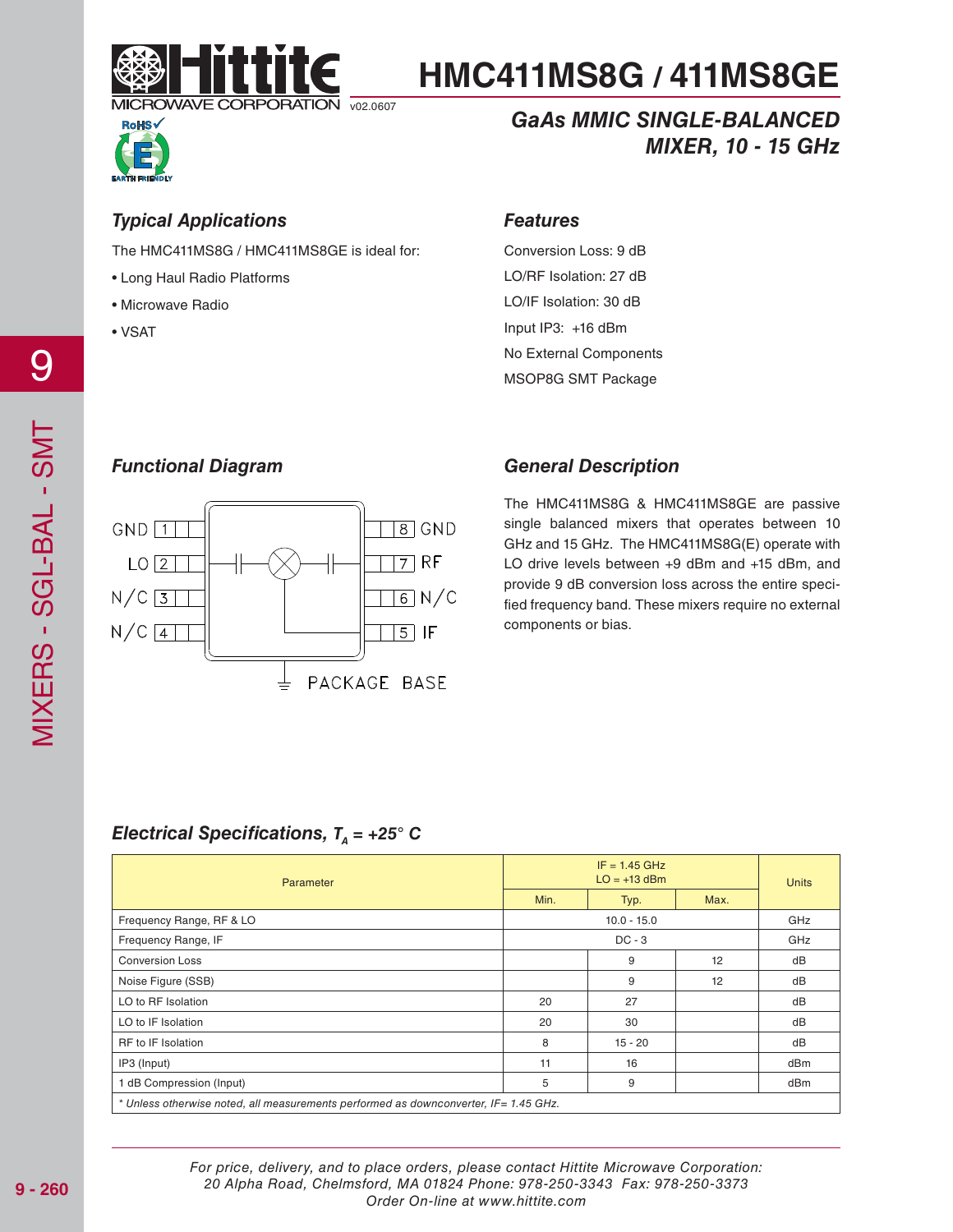



#### *Conversion Gain vs. Temperature @ LO = +13 dBm Isolation @ LO = +13 dBm*



*Conversion Gain vs. LO Drive Return Loss @ LO = +13 dBm*



*IF Bandwidth @ LO = +13 dBm*



# **HMC411MS8G / 411MS8GE**

### *GaAs MMIC SINGLE-BALANCED MIXER, 10 - 15 GHz*





#### *Upconverter Performance Conversion Gain @ LO = +13 dBm*

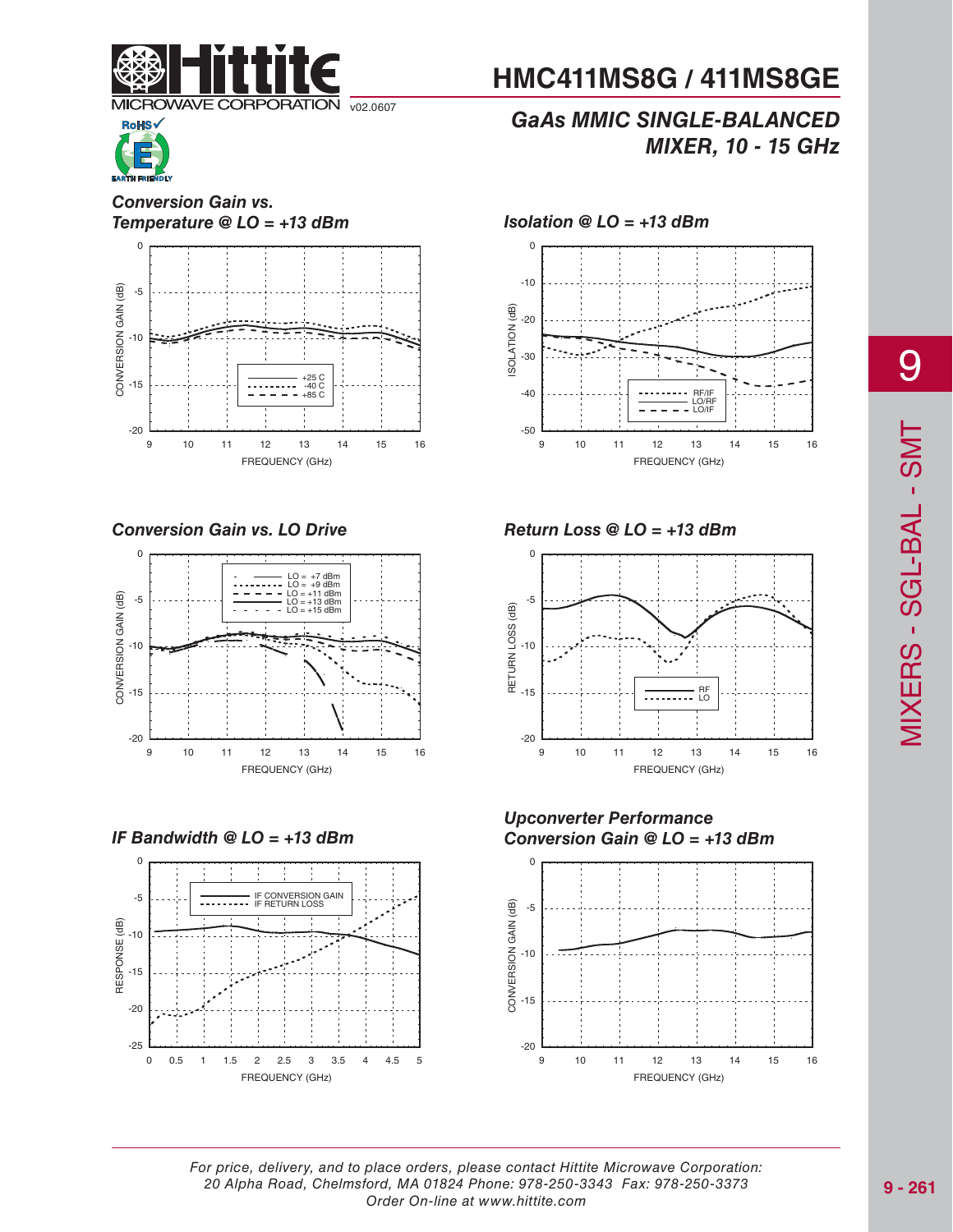



### *GaAs MMIC SINGLE-BALANCED MIXER, 10 - 15 GHz*



*Input IP2 vs. LO Drive \**



### *MxN Spurious @ IF Port*

|                                                                                                                                           | nLO      |          |     |     |                |
|-------------------------------------------------------------------------------------------------------------------------------------------|----------|----------|-----|-----|----------------|
| <b>mRF</b>                                                                                                                                | $\Omega$ |          | 2   | 3   | $\overline{4}$ |
| $\mathbf 0$                                                                                                                               | XX       | $\Omega$ | 5   | 37  | N/A            |
| 1                                                                                                                                         | 7        | $\Omega$ | 49  | 42  | 54             |
| 2                                                                                                                                         | 47       | 66       | 44  | 56  | 57             |
| 3                                                                                                                                         | >95      | >95      | >95 | 58  | 77             |
| $\overline{4}$                                                                                                                            | N/A      | >95      | >95 | >95 | >95            |
| RF = 14.45 GHz @ -10 dBm<br>$LO = 13$ GHz $@ + 13$ dBm<br>All values in dBc relative to the IF power level.<br>Measured as downconverter. |          |          |     |     |                |

*Input IP3 vs. Temperature @ LO = +13 dBm\**



*Input P1dB vs. Temperature @ LO = +13 dBm*



### *Harmonics of LO*

|                                                                     | nLO Spur @ RF Port |    |    |     |
|---------------------------------------------------------------------|--------------------|----|----|-----|
| LO Freq. (GHz)                                                      |                    | 2  | 3  | 4   |
| 9                                                                   | 25                 | 18 | 46 | 53  |
| 10.5                                                                | 25                 | 20 | 52 | 66  |
| 12                                                                  | 27                 | 24 | 47 | 63  |
| 13.5                                                                | 27                 | 33 | 61 | N/A |
| 15                                                                  | 27                 | 47 | 67 | N/A |
| 16.5                                                                | 24                 | 52 | 63 | N/A |
| $LO = +13$ dBm<br>All values in dBc below input LO level @ RF port. |                    |    |    |     |

\* Two-tone input power = 0 dBm each tone, 1 MHz spacing.

9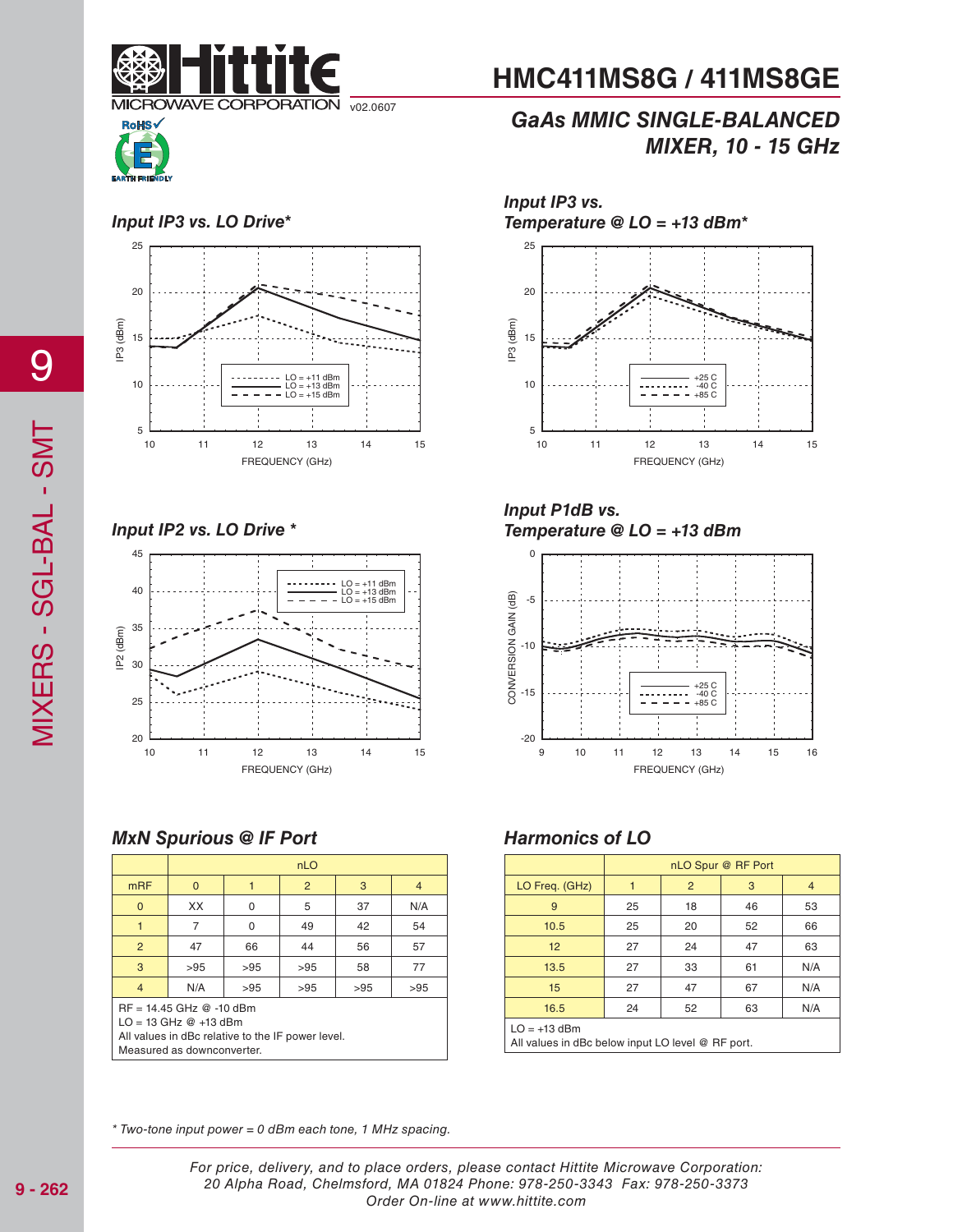

### *GaAs MMIC SINGLE-BALANCED MIXER, 10 - 15 GHz*



### *Absolute Maximum Ratings*

| RF / IF Input                | $+15$ dBm                |
|------------------------------|--------------------------|
| <b>LO Drive</b>              | $+27$ dBm                |
| IF DC Current                | $±2$ mA                  |
| <b>Storage Temperature</b>   | -65 to +150 $^{\circ}$ C |
| <b>Operating Temperature</b> | -40 to +85 $^{\circ}$ C  |
| <b>ESD Sensitivity (HBM)</b> | Class 1A                 |



ELECTROSTATIC SENSITIVE DEVICE OBSERVE HANDLING PRECAUTIONS

### *Outline Drawing*







#### NOTES:

ុខ<br>೧

1. LEADFRAME MATERIAL: COPPER ALLOY

2. DIMENSIONS ARE IN INCHES [MILLIMETERS]

 $\hat{\textbf{3}}$  dimension does not include moldflash of 0.15mm PER SIDE.

 $\sqrt{4}$ , DIMENSION DOES NOT INCLUDE MOLDFLASH OF 0.25mm PER SIDE.

5. ALL GROUND LEADS AND GROUND PADDLE MUST BE SOLDERED TO PCB RF GROUND.

### *Package Information*

| <b>Part Number</b> | Package Body Material                              | Lead Finish   | <b>MSL Rating</b>     | Package Marking <sup>[3]</sup> |
|--------------------|----------------------------------------------------|---------------|-----------------------|--------------------------------|
| HMC411MS8G         | Low Stress Injection Molded Plastic                | Sn/Pb Solder  | $MSL1$ <sup>[1]</sup> | H411<br><b>XXXX</b>            |
| HMC411MS8GE        | RoHS-compliant Low Stress Injection Molded Plastic | 100% matte Sn | $MSL1^{[2]}$          | H411<br><b>XXXX</b>            |

[1] Max peak reflow temperature of 235 °C

[2] Max peak reflow temperature of 260 °C

[3] 4-Digit lot number XXXX

For price, delivery, and to place orders, please contact Hittite Microwave Corporation: 20 Alpha Road, Chelmsford, MA 01824 Phone: 978-250-3343 Fax: 978-250-3373 Order On-line at www.hittite.com

9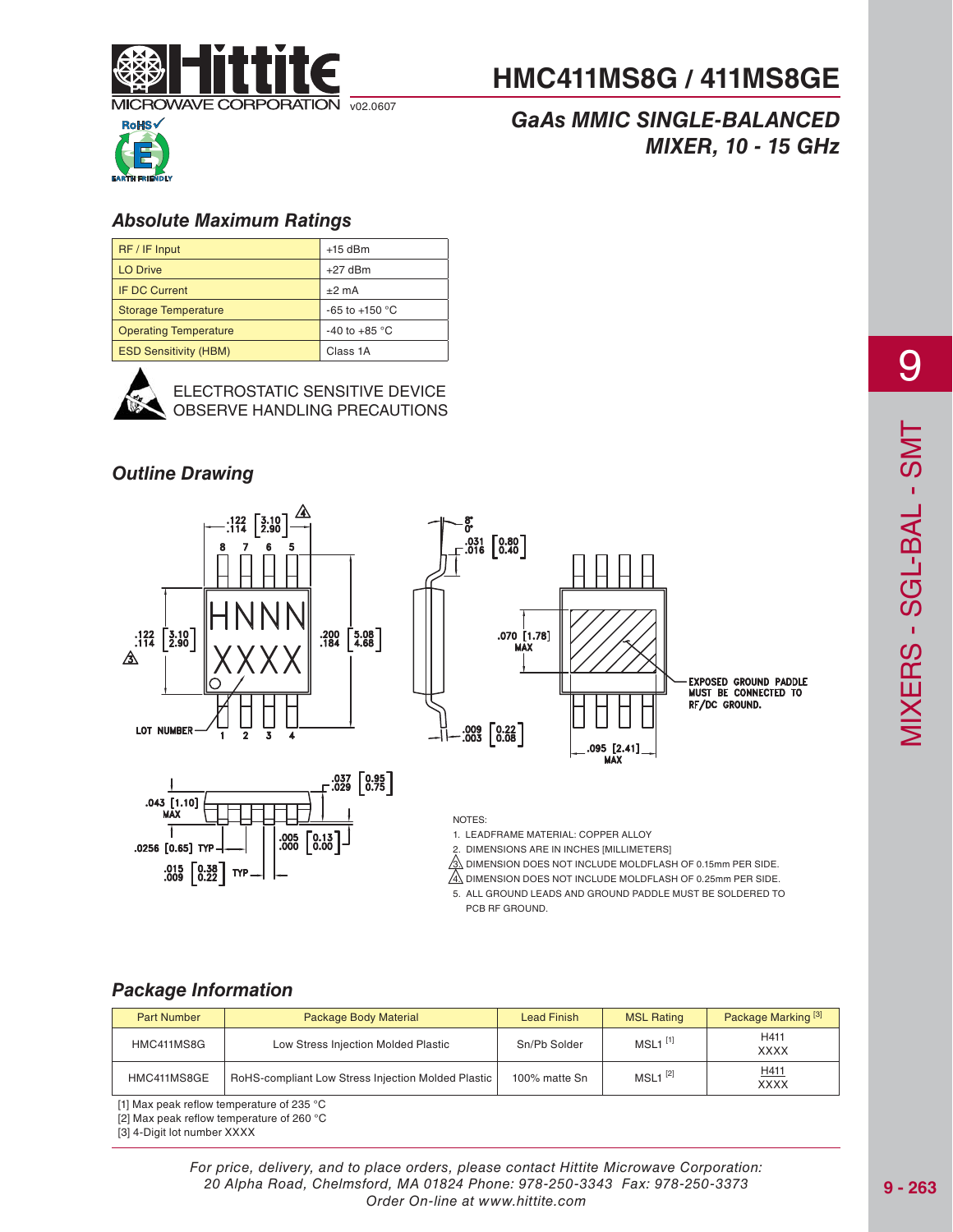

# **RoHS**

### *GaAs MMIC SINGLE-BALANCED MIXER, 10 - 15 GHz*

### *Pin Descriptions*

| <b>Pin Number</b> | <b>Funciton</b> | <b>Description</b>                                                                                                                                                                                                                                                                                                                                                     | <b>Interface Schematic</b> |
|-------------------|-----------------|------------------------------------------------------------------------------------------------------------------------------------------------------------------------------------------------------------------------------------------------------------------------------------------------------------------------------------------------------------------------|----------------------------|
| 1, 8              | <b>GND</b>      | Pins and exposed ground slug must connect to RF ground.                                                                                                                                                                                                                                                                                                                | $\circ$ GND                |
| $\overline{2}$    | LO              | This pin is AC coupled<br>and matched to 50 Ohms.                                                                                                                                                                                                                                                                                                                      | $LO$ $\circ$               |
| 3, 4, 6           | N/C             | Not Connected                                                                                                                                                                                                                                                                                                                                                          |                            |
| 5                 | IF              | This pin is DC coupled. For applications not requiring<br>operation to DC, this port should be DC blocked externally<br>using a series capacitor whose value has been chosen to<br>pass the necessary IF frequency range. For operation to DC,<br>this pin must not source/sink more than 2 mA of current or<br>die non-function and possible die failure will result. | IF $\sim$                  |
| $\overline{7}$    | <b>RF</b>       | This pin is AC coupled<br>and matched to 50 Ohms.                                                                                                                                                                                                                                                                                                                      | RFC                        |